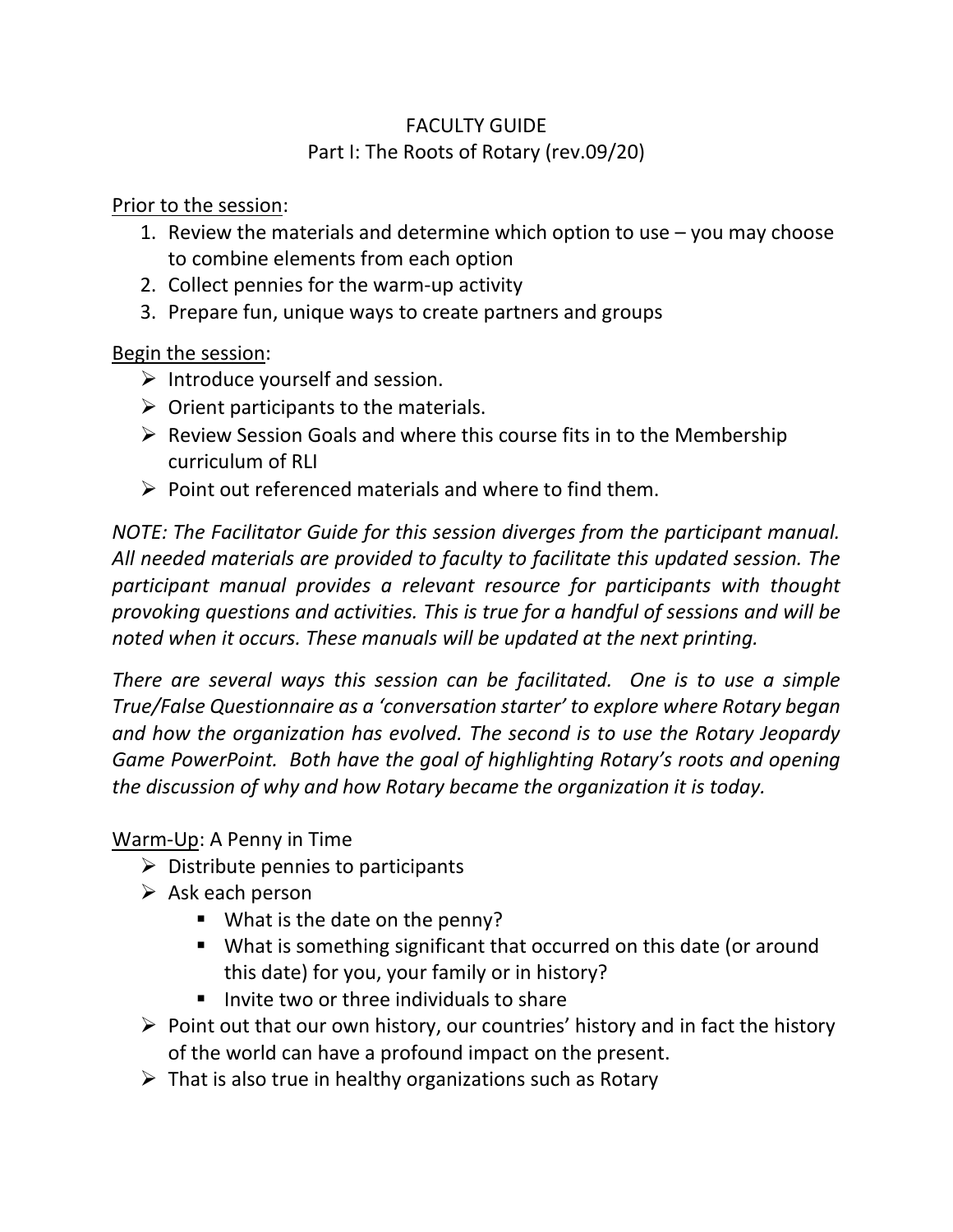**Prompt 1: For the next 30-45 minutes we will be looking into the history of Rotary, or our ROOTS, and find out some interesting things about from where we have come as an organization.**

## **OPTION A - ROTARY HISTORY MISSION QUESTIONNAIRE**

 $\triangleright$  Have the group quickly review the "Good to Know" Sheet from the participant manual.

**Prompt 2: Did you know that your Rotary membership came with a set of instructions? It is called "The Object of Rotary". The earliest Rotarians struggled with what Rotary should be and do.** 

- $\triangleright$  Discuss the Object of Rotary with the participants
- $\triangleright$  Point out how service is built into all four statements

## **Prompt 3: Around the same time as The Object of Rotary was being developed, early Rotarians developed the "Avenues of Service" to help guide our service activities.**

- $\triangleright$  Discuss how the Object of Rotary overlaps with each avenue of service
- $\triangleright$  There are two other guiding principles that form the foundation of Rotary and model the behavior of Rotarians
	- The Four-Way Test
	- Rotary Code of Conduct
- ➢ Point out where participants can find these items. (Rotarian Magazine; [www.rotary.org;](http://www.rotary.org/) Part 2/Rotary & Ethics RE-2)

## **Prompt 4: Now let us explore some of the history together**

- ➢ Distribute (or refer to) Rotary History and Mission Questionnaire
- $\triangleright$  An alternate or additional resource for questions is provided in the "Rotary" Awareness Quiz"

## **Prompt 5: Review the questionnaire and respond to each statement by checking True or False after each.**

- $\triangleright$  Give the group approximately 10 minutes for the group to respond.
- $\triangleright$  Use the questionnaire as a starting point to discuss the history of Rotary, the evolution of many of the features of Rotary

#### **What questions do you have?**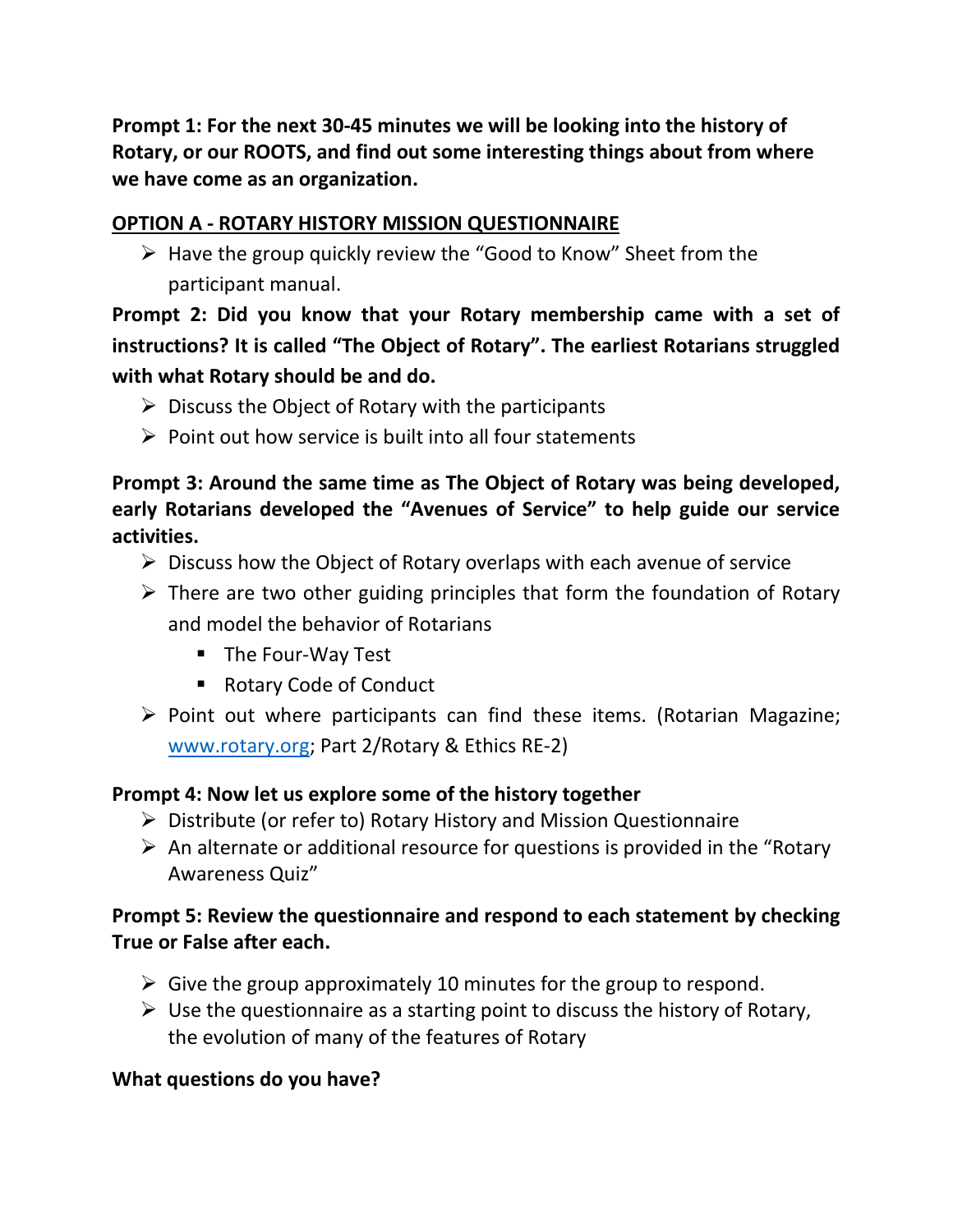**Prompt 6: Let us fast forward 100+ years after Rotary's founding, Rotary developed the "People of Action" Campaign. Insert ROR-2 contains text from Rotary's "People of Action" Campaign. Take a minute to read this. How is this campaign consistent with The Object of Rotary?** 

- $\triangleright$  Provide an opportunity to discuss the linkages between the two.
- ➢ This is a modern and "action-oriented" take on many aspects of The Object of Rotary.
- $\triangleright$  It seeks to promote the uniqueness of Rotary's approach to solve problems.
- $\triangleright$  Query what is included and what is omitted?

## **Prompt 7: Does your study of The Object of Rotary change your perception of what it means to be a Rotarian? How?**

- $\triangleright$  Allow participants to share their thoughts
- $\triangleright$  This is a reflective question for the participants and a last opportunity for them to comment on the session.
- $\triangleright$  There are no wrong answers and Faculty should make connections between our individual "instructions", The Object of Rotary, and other tenets of our organization, like the 5 Avenues of Service, "Service Above Self", and the great things Rotarians are doing in their clubs, communities and around the world.
- $\triangleright$  They are part of a distinguished history of collective and individual service called "Rotary". These tenets are "the Roots of Rotary".

# **OPTION B: ROOTS OF ROTARY JEOPARDY**

- ➢ Have the group quickly review the "Good to Know" Sheet from the participant manual.
- ➢ Materials: Rotary Jeopardy PowerPoint (or printed versions); *First 100 Years or so of Rotary* booklet; buzzers or some other means of teams indicating their desire to answer the question.

# **Prompt 2: Did you know that your Rotary membership came with a set of instructions? It is called "The Object of Rotary". The earliest Rotarians struggled with what Rotary should be and do.**

- $\triangleright$  Discuss the Object of Rotary with the participants
- $\triangleright$  Point out how service is built into all four statements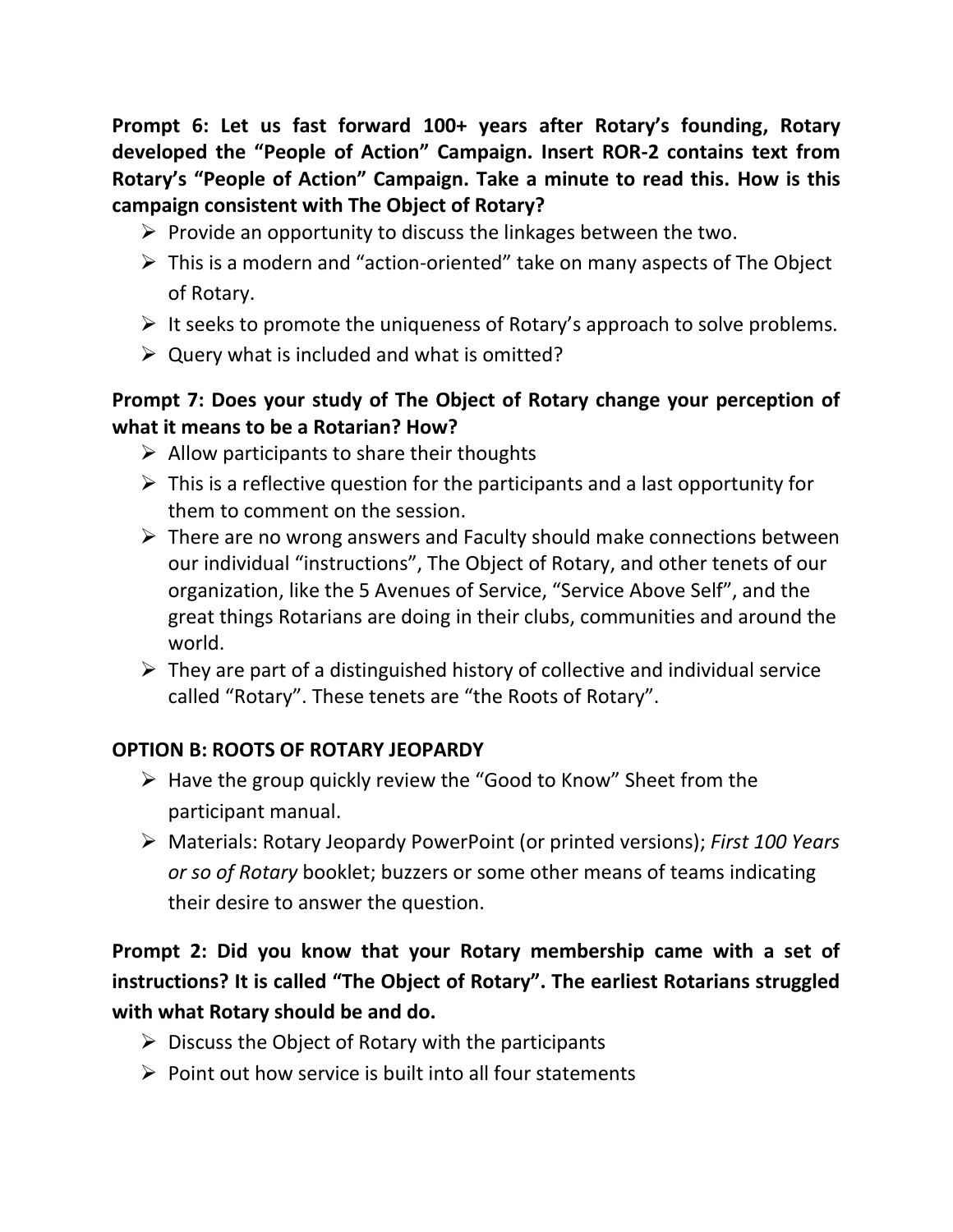**Prompt 3: Around the same time as The Object of Rotary was being developed, early Rotarians developed the "Avenues of Service" to help guide our service activities.** 

- ➢ Discuss how the Object of Rotary overlaps with each avenue of service
- $\triangleright$  There are two other guiding principles that form the foundation of Rotary and model the behavior of Rotarians
	- The Four-Way Test
	- Rotary Code of Conduct
- ➢ Point out where participants can find these items. (Rotarian Magazine; [www.rotary.org;](http://www.rotary.org/) Part 2/Rotary & Ethics RE-2)

**Prompt 4: Rotary has changed and evolved since its birth. Let us explore some of the history and foundations of our organization. How many of you are familiar with the television show "Jeopardy"? We have our own version called Rotary Jeopardy. Like the television version, Rotary Jeopardy provides the answers and you will provide the questions. Let us break up into (3 or 4) groups.**

- $\triangleright$  Set the ground rules no using cell phones or tablets to find answers
- $\triangleright$  You can choose anything you want to start the game.
- $\triangleright$  One way would be to ask who has been in Rotary the longest or most recent birthday.
- $\triangleright$  Have that person pick a category and dollar amount. Click the corresponding button and read the answer.
- $\triangleright$  The team that gets the correct question selects next. If no one gets the correct answer, choose a team to go next.
- $\triangleright$  When time is up or all the categories and dollar amounts have been selected, move to the next prompt.

# **PLAY THE GAME**

*NOTE: To satisfy social distancing requirements, keep the individuals separate even though they may be on the same team. If you have a small enough group, simply let each person be their own team. It's about fun, not competition.*

## **GAME OVER**

**Prompt 5: Does the game put into context some of the things your Rotary club does and why? Does it help you understand where Rotary came from as an organization and how we became what we are today?**

 $\triangleright$  Conduct an open discussion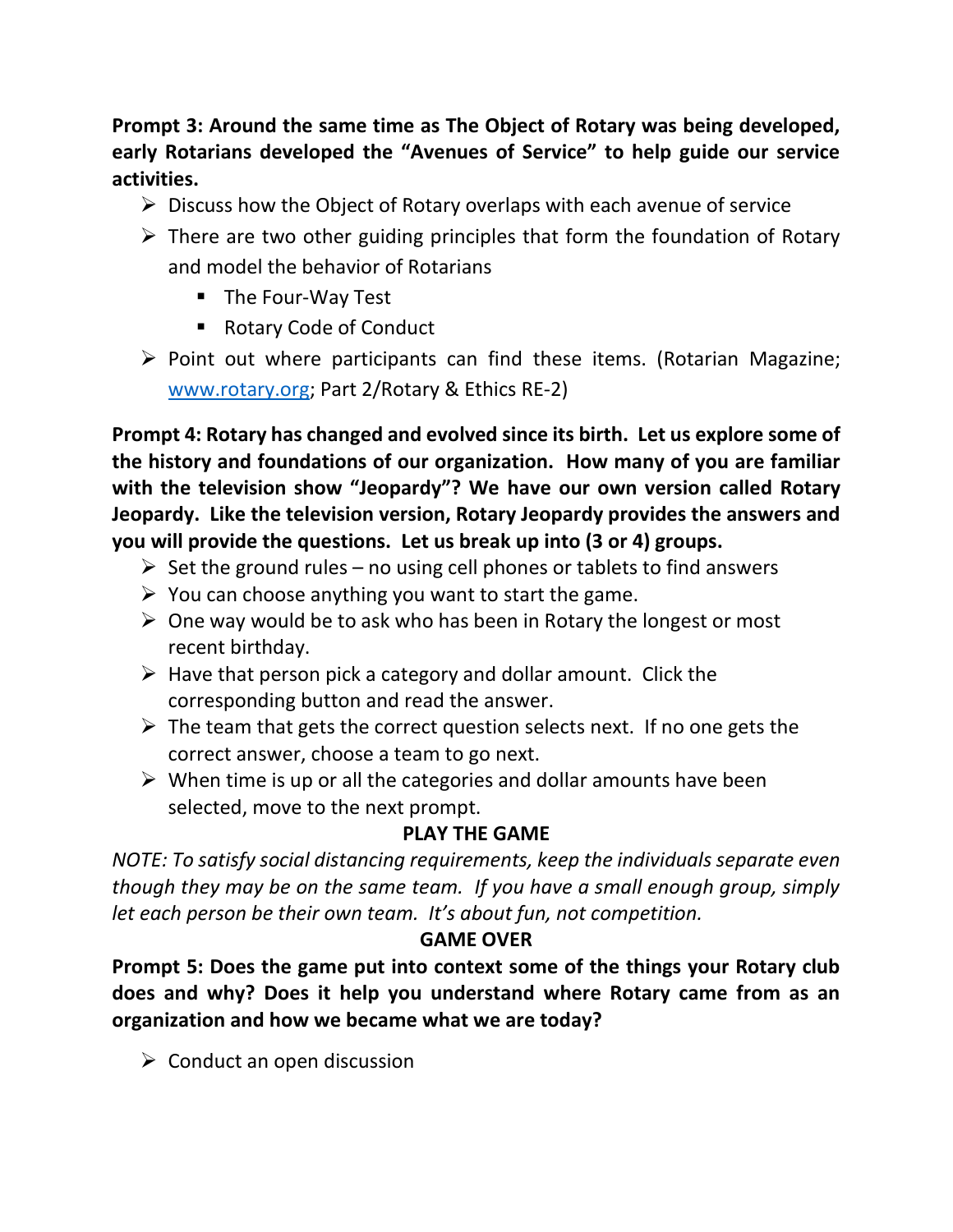$\triangleright$  There are no wrong answers here. Faculty may note common themes, potentially connecting them to the early history of Rotary.

### **Prompt 6: Does your new knowledge of Rotary history change your perception of what it means to be a Rotarian? How?**

- $\triangleright$  This discussion is reflective for the participants and a last opportunity for them to comment on the session.
- $\triangleright$  There are no wrong answers and faculty should make connections between our individual "instructions", the tenets of our organization, like the "Five Avenues of Service", "Service Above Self", and the great things Rotarians are doing in their clubs, communities and around the world.
- $\triangleright$  They are part of a distinguished history of collective and individual service called "Rotary". These tenets are "The Roots of Rotary"
- ➢ Distribute the "First 100 years or So" Booklet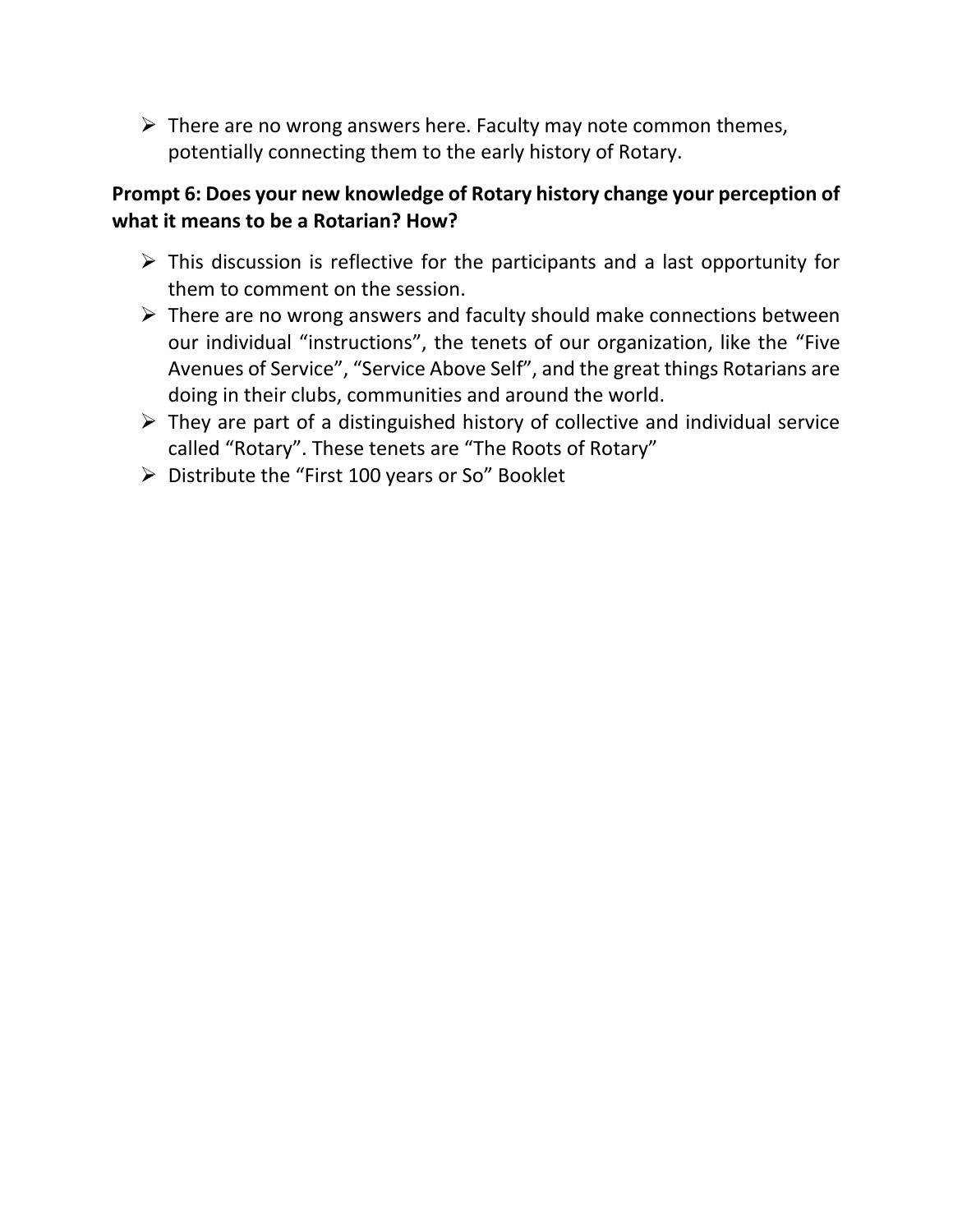# **Rotary History Mission Questionnaire (participants)**

| The Rotary Club of Chicago was founded in 1905 with five members.       | Τ | F |
|-------------------------------------------------------------------------|---|---|
|                                                                         |   |   |
| Rotary's founder and first Rotary club president was Paul Harris.       | Τ | F |
|                                                                         |   |   |
| The second Rotary club was founded in San Francisco (1908.)             | Τ | F |
|                                                                         |   |   |
| The Rotary Club of Chicago was founded as a service organization.       | Τ | F |
| The Rotary emblem was chosen because it symbolized the fact that        |   |   |
| Rotarians in the early days were all "big wheels" in the communities    | Τ | F |
|                                                                         |   |   |
| Rotary International's current official motto is "Service above Self"   | Τ | F |
|                                                                         |   |   |
| The Four-Way Test was first created in 1932.                            | Τ | F |
|                                                                         |   |   |
| The first test in the Four-Way Test is "Is it the Truth?"               | Τ | F |
|                                                                         |   |   |
| Rotary Youth Exchange is a program focusing on college-age<br>students. | Τ | F |
|                                                                         |   |   |
| Rotaract Clubs can accept members ages 18-40.                           | Τ | F |
|                                                                         |   |   |
| The priority project for Rotary International is eradicating Polio      | Τ | F |
|                                                                         |   |   |
| <b>Rotary International is a 501c3</b>                                  | Τ | F |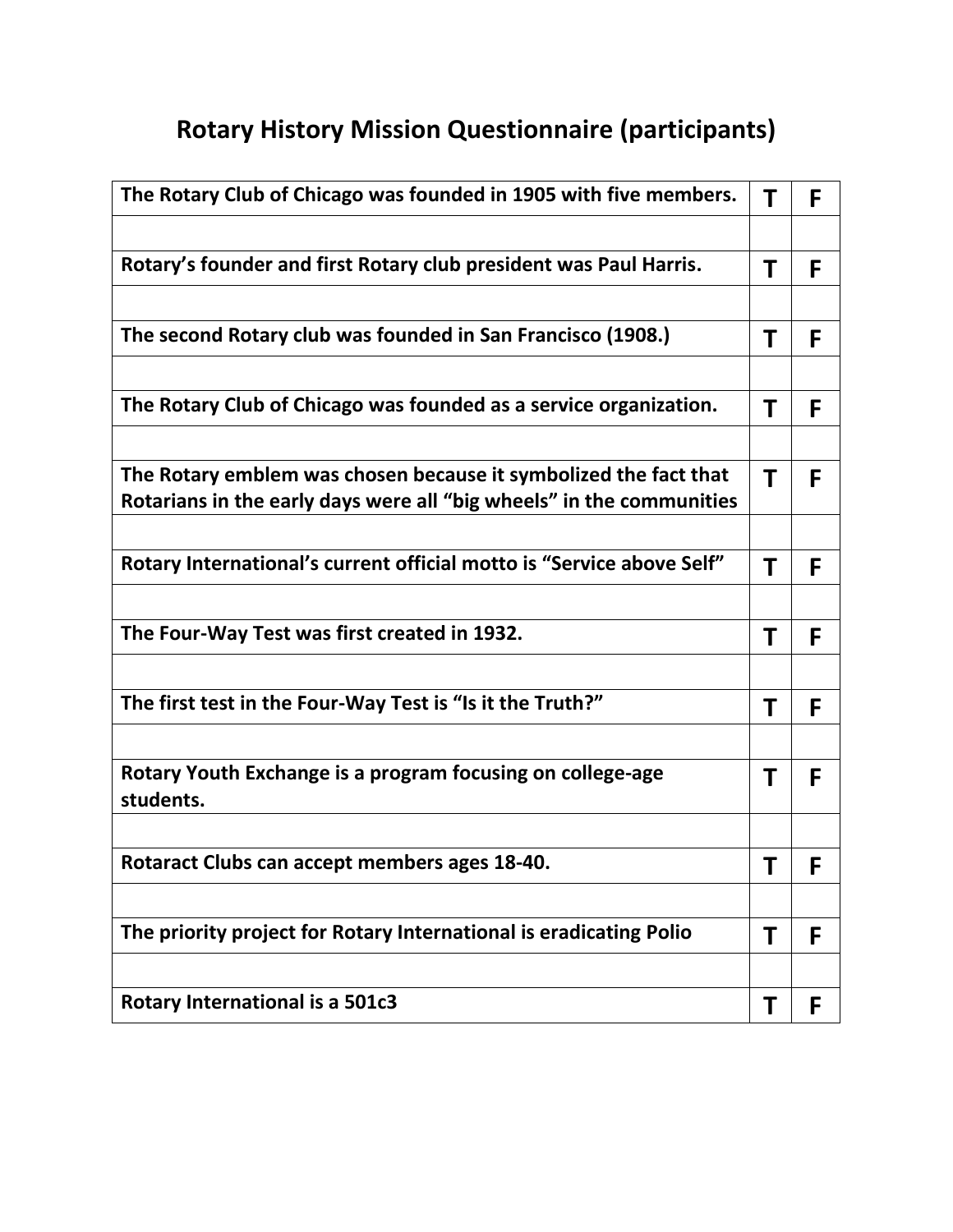# **Rotary History Mission Questionnaire (faculty)**

| The Rotary Club of Chicago was founded in 1905 with five members.<br>(4)                                                                                              | Τ | F |
|-----------------------------------------------------------------------------------------------------------------------------------------------------------------------|---|---|
|                                                                                                                                                                       |   |   |
| Rotary's founder and first Rotary club president was Paul Harris.<br>(Silvester Schiele)                                                                              | Τ | F |
|                                                                                                                                                                       |   |   |
| The second Rotary club was founded in San Francisco (1908.)                                                                                                           | Т | F |
|                                                                                                                                                                       |   |   |
| The Rotary Club of Chicago was founded as a service organization.<br>(fellowship and networking)                                                                      | Τ | F |
|                                                                                                                                                                       |   |   |
| The Rotary emblem was chosen because it symbolized the fact that<br>Rotarians in the early days were all "big wheels" in the<br>communities. (symbolizes active work) | Τ | F |
|                                                                                                                                                                       |   |   |
| Rotary International's current official motto is "Service above Self"                                                                                                 | Т | F |
|                                                                                                                                                                       |   |   |
|                                                                                                                                                                       |   |   |
| The Four-Way Test was first created in 1932.                                                                                                                          | Т | F |
|                                                                                                                                                                       |   |   |
| The first test in the Four-Way Test is "Is it the Truth?"                                                                                                             | Т | F |
|                                                                                                                                                                       |   |   |
| Rotary Youth Exchange is a program focusing on college-age<br>students. (age 15-19)                                                                                   | Τ |   |
|                                                                                                                                                                       |   |   |
| Rotaract Clubs can accept members ages 18-40. (18-30)                                                                                                                 | Τ | F |
|                                                                                                                                                                       |   |   |
| The priority project for Rotary International is eradicating Polio                                                                                                    | Т | F |
|                                                                                                                                                                       |   |   |
| <b>Rotary International is a 501c3</b>                                                                                                                                | Т | F |
|                                                                                                                                                                       |   |   |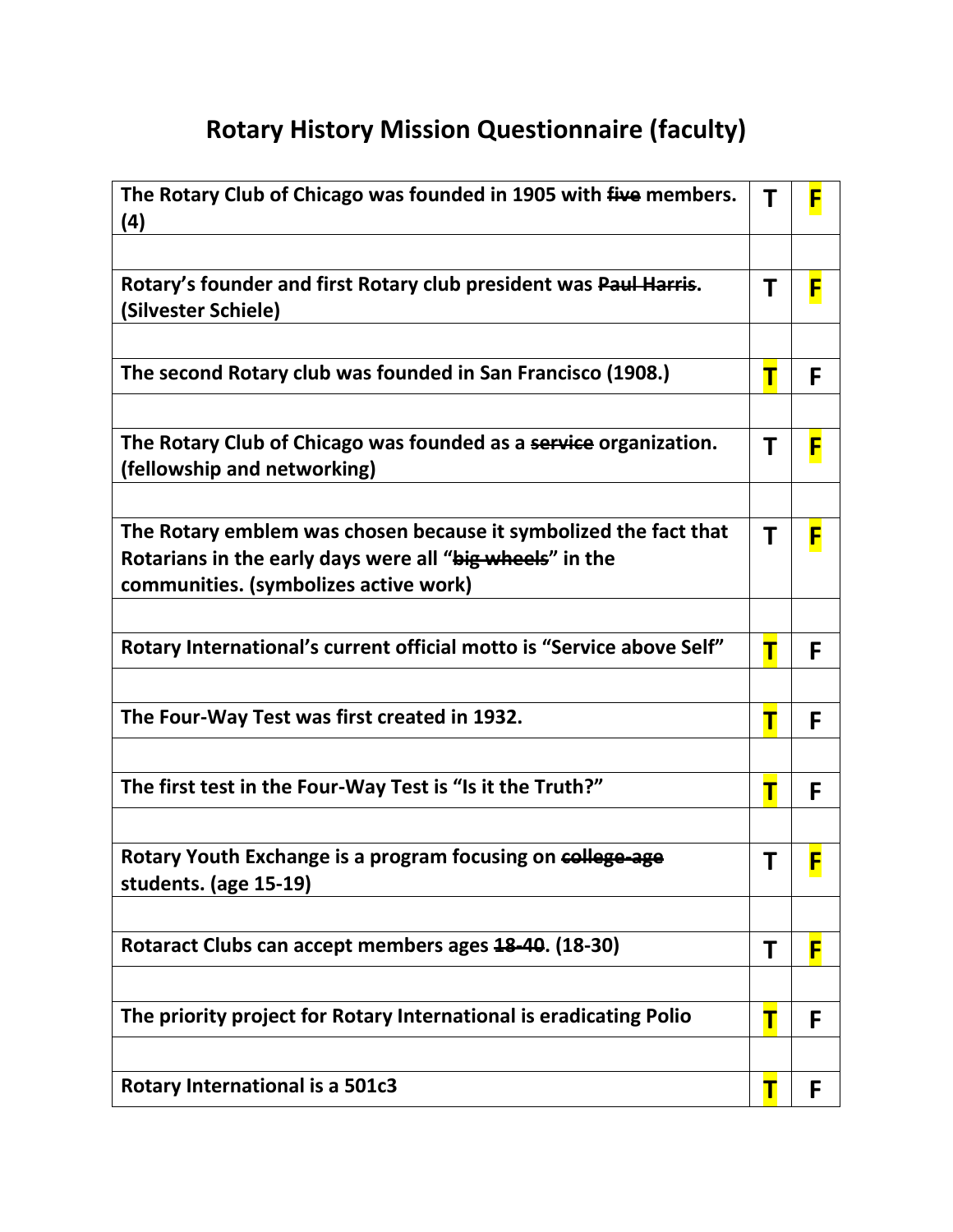# **Rotary Awareness Quiz (participant)**

- **1. How many people attended the first Rotary meeting on Thursday evening, February 23, 1905?**
- **2. What was the first Rotary Club community project?**
- **3. Who can you 'blame' for introducing singing to Rotary Club meetings and what was his profession?**
- **4. Men with Friends; The Blue Boys; The Conspirators; The Round Table – What do these names have in common?**
- **5. Who was the first president of a Rotary Club?**
- **6. How much were annual dues at the first Rotary Club?**
- **7. For how long was Rotary primarily a friendship and business reciprocity organization?**
- **8. At the first Rotary Convention in 1910, keynote speaker Daniel Cady of the Rotary Club of New York told the audience that Rotary then with 16 clubs, would have 1000 clubs around the world within 80 years. When would Rotary add its 1000th club?**
- **9. In 1911 Paul Harris gave Chesley Perry a budget of \$25.44 to complete a daunting task. What was the task?**
- **10. Engineer and Rotarian Oscar Bjorge, from the Rotary Club of Duluth (Minnesota), was annoyed at the inconsistency of Rotary symbol, calling it "an insult to engineering". What did Oscar fix?**
- **11. What is the greatest distance from Chicago that a Rotary pin has been displayed?**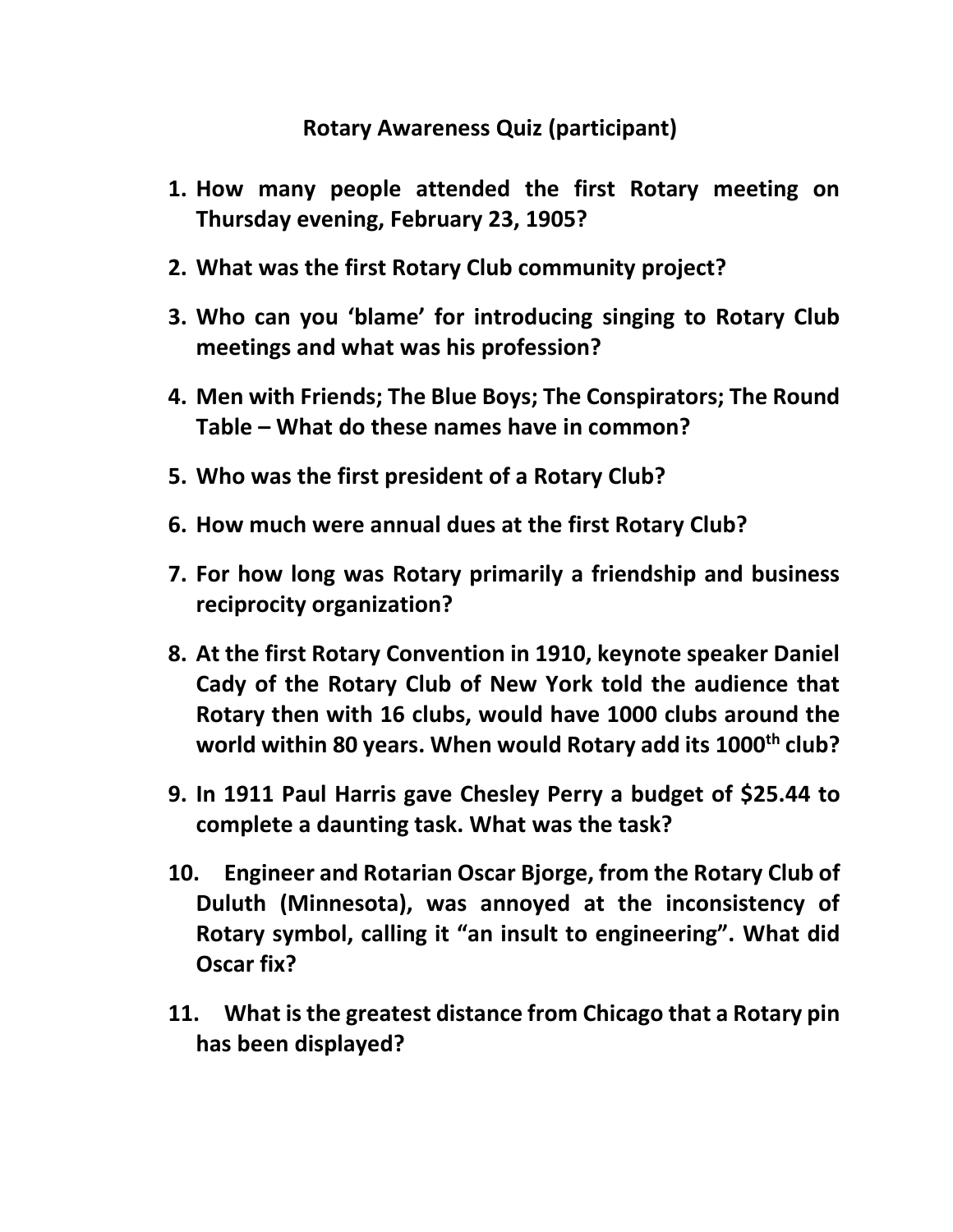- **12. What is the greatest distance from Chicago that a Rotary Club banner has been displayed?**
- **13. What is the largest annual public relations project of Rotary Clubs in the United States and Canada?**
- **14. In what country was the first Rotary outside of the United States?**
- **15. During the Great Depression, the Rotary Club of Muncie, Indiana helped launch the Muncie Plan. What was it?**
- **16. Where and when did RYLA begin?**
- **17. Young Exchange is one of Rotary's most popular and successful programs. When and where was the first exchange?**
- **18. In 1978 the Rotary Club of Duarte (California) admitted three women in contravention of the Rotary constitution. The woman's fight to become Rotarians went all the way to the Supreme Court. How many justices voted for and how many voted against the issue?**
- **19. What was the smallest and largest RI Convention attendance?**
- **20. Name the countries where polio is still endemic?**
- **21. How much has Rotary pledged to meet the Gates Foundation Challenge?**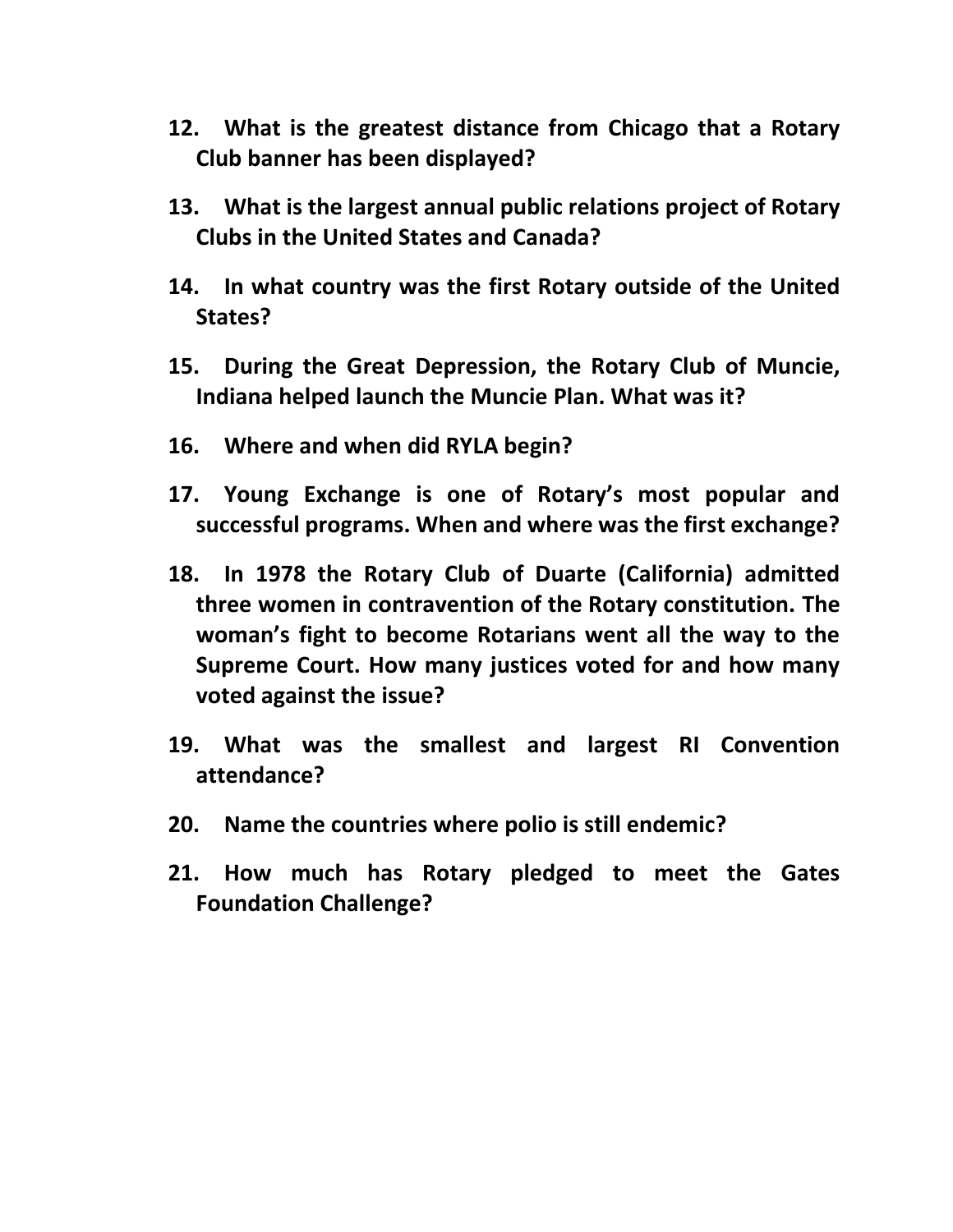# **Rotary Awareness Quiz (answers)**

- **1. How many people attended the first Rotary meeting on Thursday evening, February 23, 1905?** Four – Paul Harris, Silvester Schiele and Hiram Shorey met in Gustavus Loehr's office.
- **2. What was the first Rotary Club community project?** A 'comfort station in downtown Chicago. Public restrooms were typically found only in saloons at that time, and unaccompanied women were not permitted to enter saloons.
- **3. Who can you 'blame' for introducing singing to Rotary Club meetings and what was his profession?** Harry Ruggles - printer
- **4. Men with Friends; The Blue Boys; The Conspirators; The Round Table – What do these names have in common?** At the third meeting of the group in Chicago that would become Rotary, each name was considered for the new club.
- **5. Who was the first president of a Rotary Club?** Paul Harris nominated Silvester Schiele because Paul preferred to work behind the scenes to attract new members.
- **6. How much were annual dues at the first Rotary Club?** There were no dues at the first Rotary Club. The group voted there would be no dues and all club expenses would be paid from 50 cent fines.
- **7. For how long was Rotary primarily a friendship and business reciprocity organization?** Only about two years; then the club added a third objective to perform civic service.
- **8. At the first Rotary Convention in 1910, keynote speaker Daniel Cady of the Rotary Club of New York told the audience that**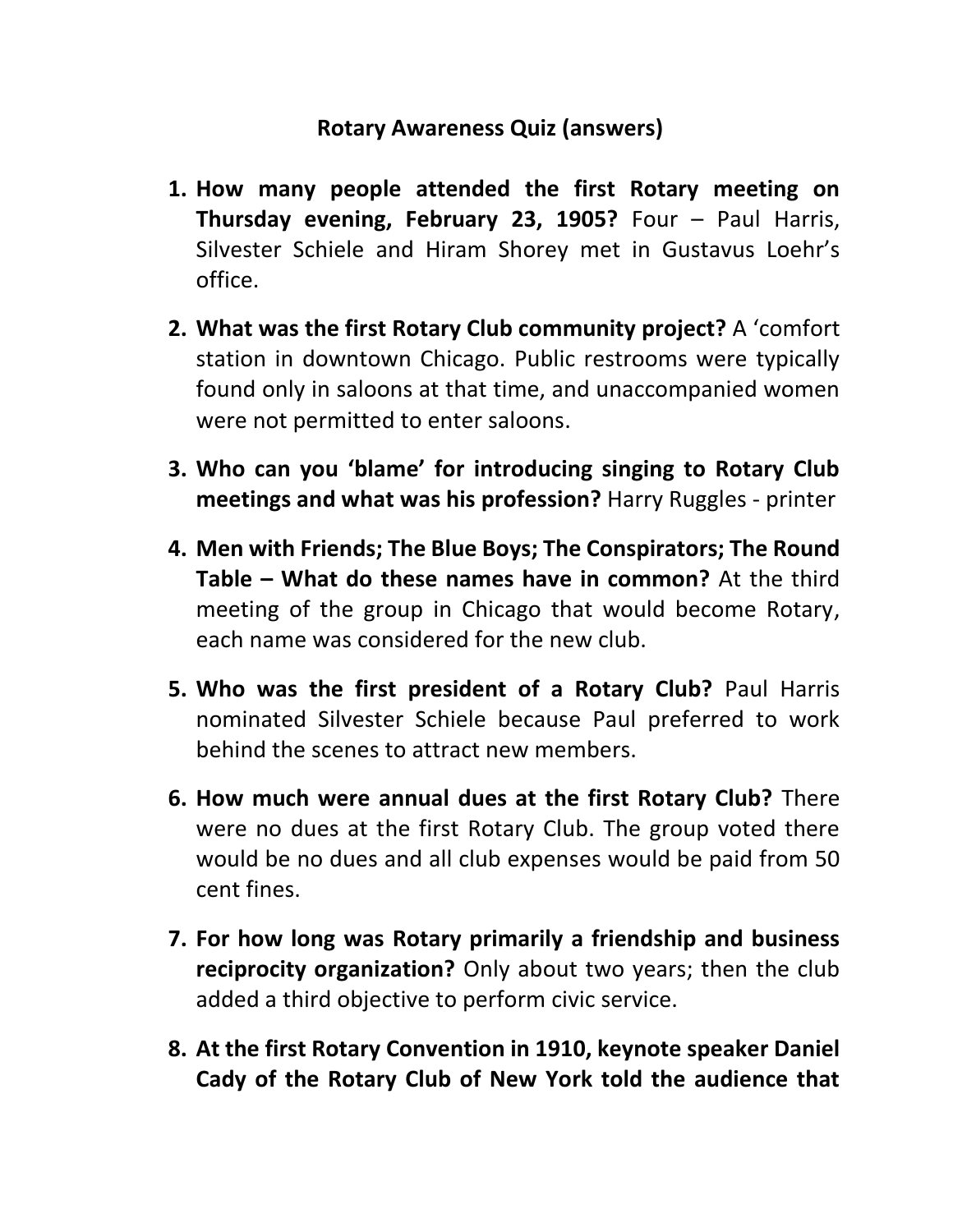**Rotary then with 16 clubs, would have 1000 clubs around the world within 80 years. When would Rotary add it's 1000th club?** The 1000<sup>th</sup> Rotary Club was added in 1921, only 11 years after Cady's speech.

- **9. In 1911 Paul Harris gave Chesley Perry a budget of \$25.44 to complete a daunting task. What was the task?** To mimeograph and mail a new publication, *The National Rotarian*, to all 2000 Rotarians in the 23 clubs nationwide.
- **10. Engineer and Rotarian Oscar Bjorge, from the Rotary Club of Duluth (Minnesota), was annoyed at the inconsistency of Rotary symbol, calling it "an insult to engineering". What did Oscar fix?** Oscar Bjorge standardized the Rotary wheel with six (6) spokes, 24 teeth and a keyway "because we are workers, not idlers."
- **11. What is the greatest distance from Chicago that a Rotary pin has been displayed?** Astronaut Buzz Aldrin, an honorary Rotarian of the Rotary Club of Spring Lake-Brielle, New Jersey, where his father was a member, planted a Four-Way Test pin on the moon when he landed Apollo 11.
- **12. What is the greatest distance from Chicago that a Rotary Club banner has been displayed?** Astronaut Frank Borman, of the Rotary Club of Space Center Houston, took a club banner on his orbit around the moon in Apollo 8.
- **13. What is the largest annual public relations project of Rotary Clubs in the United States and Canada?** The Rotary float in the Rose Parade is seen by between 250-million and 1-billion people every year. Every Rotarian in District 5280 and adjacent districts contributes \$3 annually which is collected in their district dues.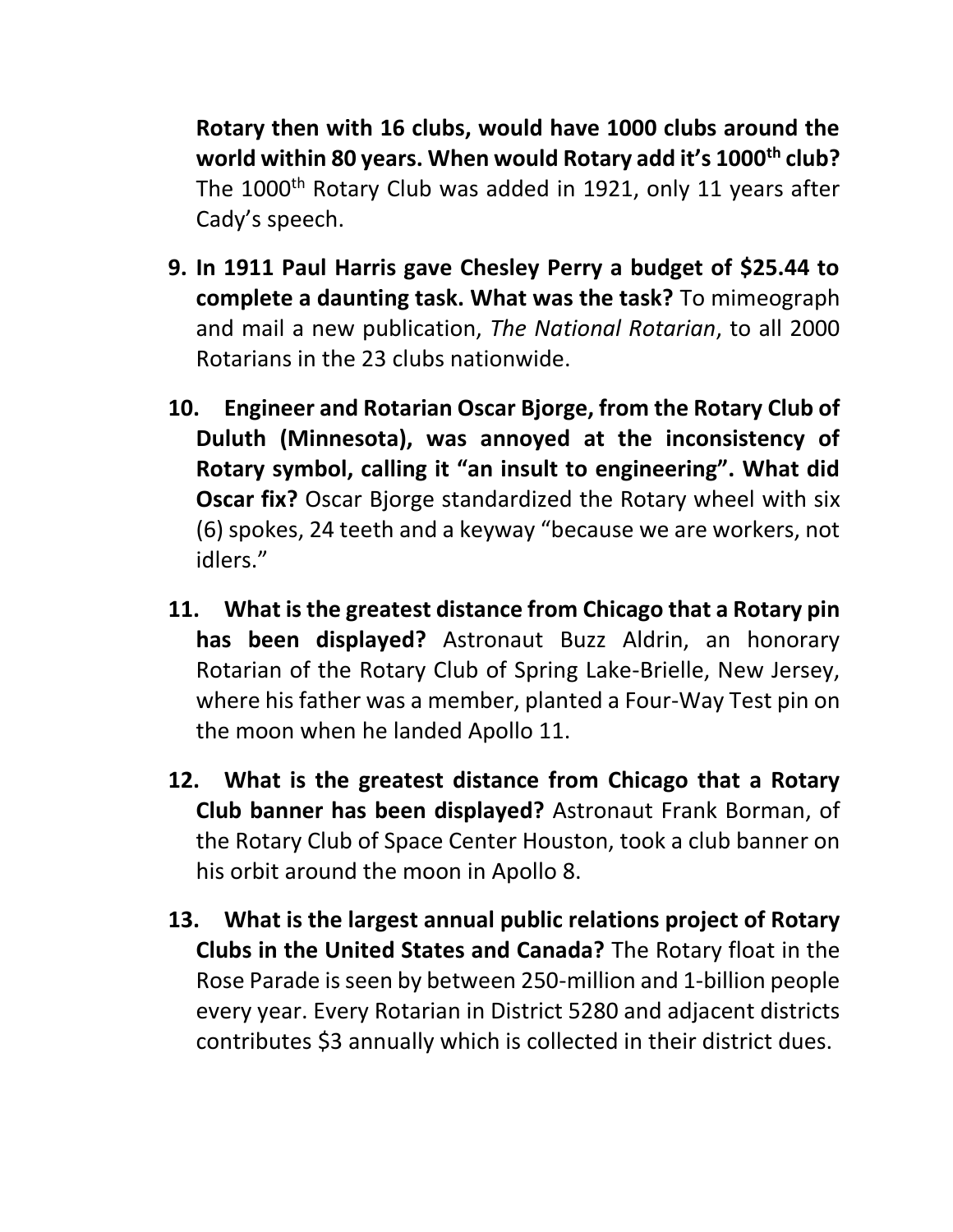- **14. In what country was the first Rotary outside of the United States?** The first non-USA Rotary Club was in Winnipeg, Canada in 1912.
- **15. During the Great Depression, the Rotary Club of Muncie, Indiana helped launch the Muncie Plan. What was it?** The Muncie Rotary Club promoted home improvement to boost sales at struggling hardware stores and reduce 80 percent unemployment rate among construction workers and tradesman. The plan was highly successful.
- **16. Where and when did RYLA begin?** RYLA, the Rotary Youth Leadership Awards, began in 1959 by Rotarians from Queensland, Australia, organized a weeklong conference for outstanding young people. In 1971 the RI Board officially adopted RYLA as a youth program.
- **17. Youth Exchange is one of Rotary's most popular and successful programs. When and where was the first exchange?** The first youth exchange was when the Rotary Club of Copenhagen Denmark arranged to host several American boys in 1921.
- **18. In 1978 the Rotary Club of Duarte (California) admitted three women in contravention of the Rotary constitution. The woman's fight to become Rotarians went all the way to the Supreme Court. How many justices voted for and how many voted against the issue?** The Supreme Court, in a 7-0 decision in 1987 agreed that clubs could admit women. Sylvia Whitlock was the first president of the Duarte Club and therefore the first woman president of any Rotary Club.
- **19. What was the smallest and largest RI Convention attendance?** The smallest convention was the first in 1910 with